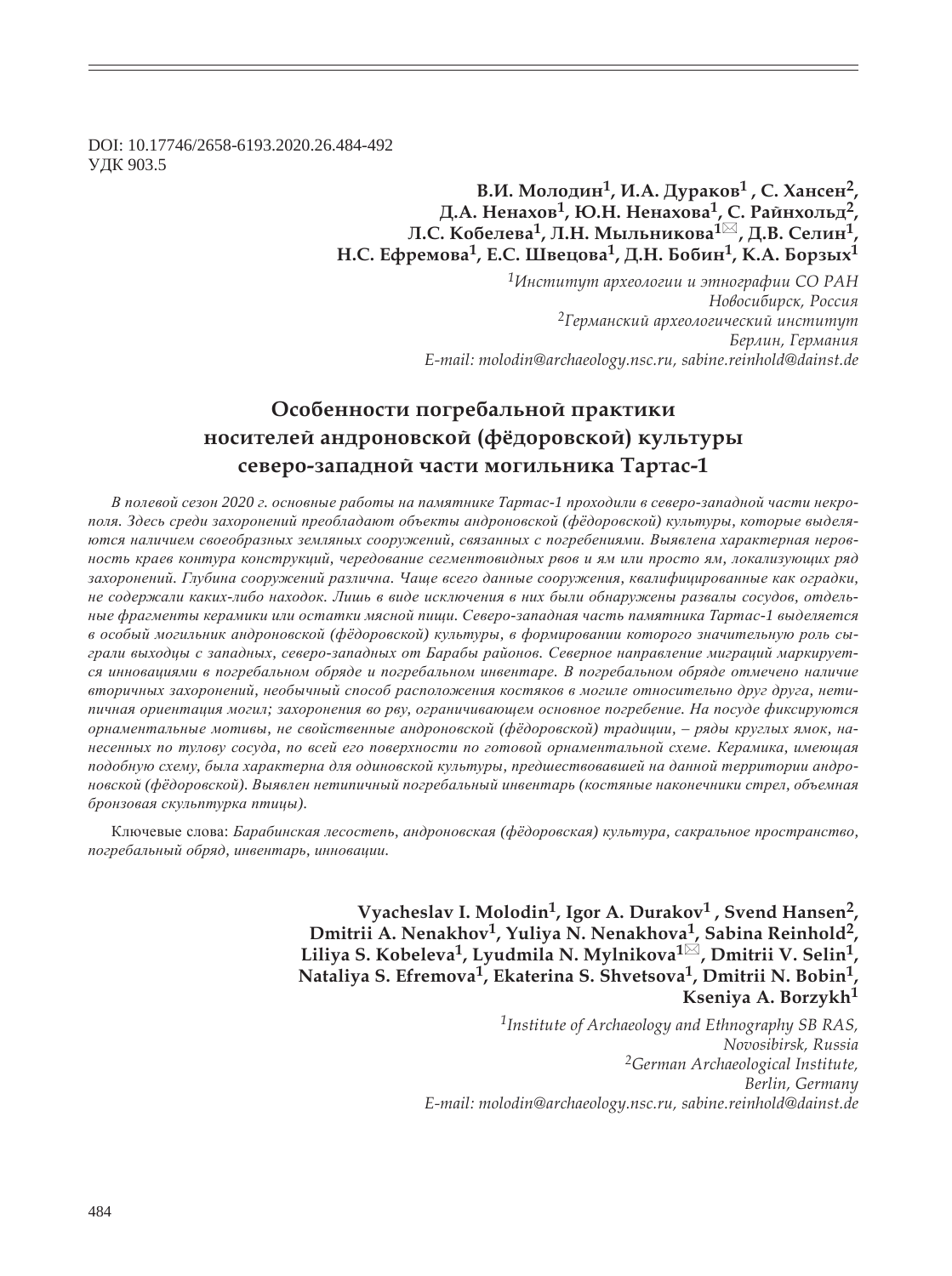# **Features of Funeral Practice of the Andronovo (Fedorovo) Culture in the Northwestern Part of the Tartas-1 Burial Ground**

*In 2020, the main fieldwork on the Tartas-1 site took place at the northwestern part of the necropolis. Here, among the burials, the items of the Andronovo (Fedorovo) culture prevail. They are distinguished by the specific earthen structures associated with burials. The structures are characterized by the edge roughness, the alternation of segmental ditches and pits, or just the pits localizing a burial range. The depth of the structures is different. Most often, these structures, qualified as fences, did not contain any archaeological material. Only as an exception, the broken vessels, separate ceramic fragments,*  and remains of the meat food were found in them. The northwestern part of the Tartas-1 site is identified by a separate burial *ground of the Andronovo (Fedorovo) culture, in the formation of which the immigrants from the western and northwestern regions of Baraba played a significant role. The northern migrations is also marked by innovations in the funeral rite and grave goods, i.e. the secondary burials; an unusual way of positioning bones in the grave relative to each other; atypical orientation of the graves; burial within the ditch that limits the main burial. The ceramics are characterized by the ornamental motifs, which are non-typical of the Andronovo (Fedorovo) tradition, i.e. the rows of round pits applied along the entire surface of the vessel's body according to a ready-made ornamental pattern. The ceramics with the similar ornamental pattern was typical of the dishware of the Odino culture, which preceded the Andronovo (Fedorovo) culture in this area. A non-typical burial inventory was revealed, such as bone arrowheads and a sculpture of a bronze bird.*

Keywords: *Baraba forest-steppe, Andronovo (Fedorovo) culture, sacred space, funeral rite, inventory, innovations.*

# **Введение**

Западно-Сибирский отряд Северо-Азиатской комплексной экспедиции Института археологии и этнографии СО РАН продолжил многолетние исследования памятника Тартас-1, включающего поселенческие, ритуальные и погребальные комплексы различных эпох и культур голоцена, начиная от раннего неолита (VII тыс. до н.э.) и заканчивая периодом позднего Средневековья. Напомним, что памятник расположен в Венгеровском р-не Новосибирской обл. (Западная Сибирь, Барабинская лесостепь) [Молодин, 2011; Молодин, Дураков, Кобелева, 2018].

Следует особо подчеркнуть, что, несмотря на сложную эпидемиологическую ситуацию в мире, в исследованиях приняли участие сотрудники Германского археологического института (Берлин), связанного с ИАЭТ СО РАН договором о сотрудничестве. Перед нами яркий пример партнерских и дружеских отношений ученых России и Германии.

Раскопки памятника велись согласно уже апробированной методике вскрытия освоенного человеком пространства сплошными площадями с ориентацией на геофизический мониторинг объекта, проведенный нашими коллегами из Объединенного института геологии, геофизики и минералогии СО РАН в 2003 г. Основная доля вскрытых в этом году площадей приходится на северо-западную часть памятника, где, по-видимому, находилась его оконечность.

#### Результаты исследований

На сегодняшний день мы имеем вполне наглядные представления о планиграфии, количественном составе погребальных комплексов, культурной принадлежности практически каждого из исследованных захоронений. Вскрытая огромная площадь ок. 30 000  $\mu^2$  позволяет судить о местонахождении ок. 800 погребальных комплексов, их расположении и сопутствующих земляных конструкциях (если они сопровождали объекты).

Общая оценка представительности разнокультурных и разновременных захоронений на памятнике сегодня такова: более 50 % всех комплексов представлены андроновскими (фёдоровскими) погребениями. Их насыщенность в северо-западной части могильника в сравнении с захоронениями других культур еще большая и достигает едва ли не 90 %. Следует отметить, что северо-западный участок андроновского (фёоровского) могильника отличается наличием своеобразных земляных сооружений, безусловно связанных с погребальными комплексами. Эта деталь позволяет оценивать данную часть всего андроновского массива как своеобразную, нуждающуюся в особом рассмотрении.

Уже приходилось отмечать, что своеобразие этих «микромогильников» было, по-видимому, обусловлено различными истоками миграций носителей культуры в Барабу, а также конкретным временем осуществления этих передвижений [Молодин, 2011]. В результате мы наблюдаем достаточно четкие ряды захоронений, насчитывающие порой свыше десятка могил. Встречаются небольшие по величине группы захоронений и отдельные могилы [Молодин, Дураков, Кобелева, 2018]. На определенных участках в одних рядах отмечается чередование андроновских погребений с позднекротовскими (черноозерскими) комплексами, а также пристройка единичных андроновских могил к рядам последних.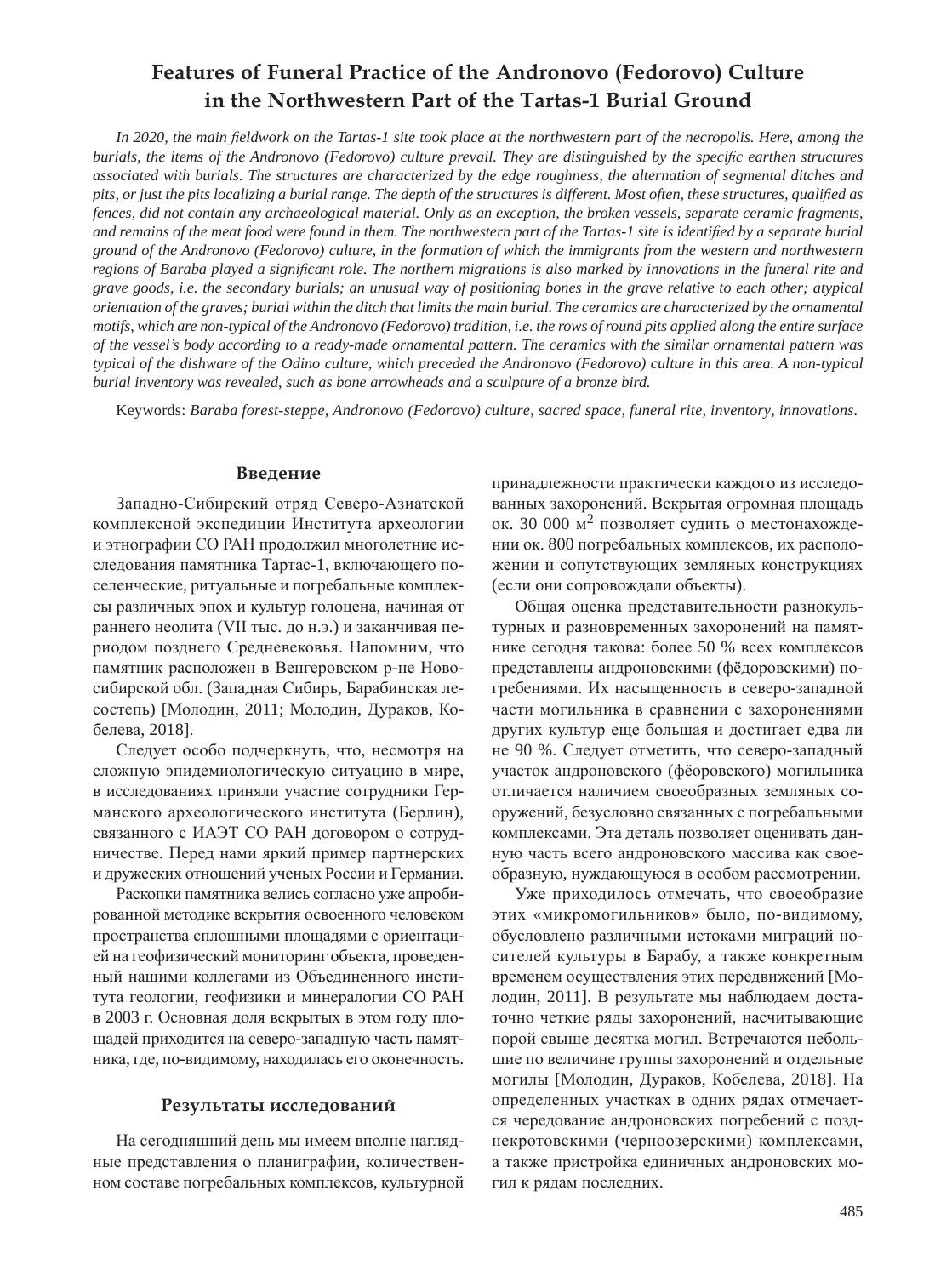В северо-западной части памятника андроновские (фёдоровские) погребения часто окружены прерывистыми рвами и ямами. Конструкции отличает неровность краев контура, чередование сегментовидных рвов с ямами или даже просто ямами, локализующими ряд захоронений. Глубина сопутствующих захоронениям сооружений различна, порой достаточно велика. Чаще всего данные сооружения, которые возможно квалифицировать как оградки, не содержали каких-либо находок. Лишь в виде исключения в них были обнаружены развалы сосудов, отдельные фрагменты керамики или остатки мясной пищи. Ровики встречаются на андроновских (фёдоровских) могильниках Барабинской лесостепи, сопутствуя при этом земляным надмогильным сооружениям (насыпям) курганов. Скорее всего, они имитируют каменные ограды вокруг могил, которые использовались носителями данной культуры там, где имелись доступные выходы камня (например, современная территория Казахстана [Кузьмина, 2008; Ткачев, 2002] или Минусинской котловины [Максименков, 1978]). Возможно, земляные насыпи были возведены и над сооружениями в северо-западной части могильника Тартас-1, некоторые полевые наблюдения позволяют сделать такой вывод, однако глубокая многолетняя распашка земли в этой части памятника, которая могла легко снивелировать невысокие земляные конструкции, не позволяет говорить о наличии таких сооружений однозначно. Тем более что планиграфия ровиков и ям, о которых идет речь, весьма своеобразна: как отмечено выше, они имеют «рваный контур», отсутствует четкая планиграфия, что характерно для круглых и четырехугольных рвов, где они встречаются как сопутствующие земляному сооружению с явной округлой формой. Важно отметить, что в обозначенной части памятника, наряду с захоронениями, связанными с ровиками и системой ям, наблюдается и наличие рядов захоронений, как это отмечалось на остальной части могильного поля.

Погребальные сооружения (могильные ямы) в целом стандартны, не отличаются от остального андроновского массива, фиксируемого на памятнике. Их параметры подчинены помещению в могиле одного человека (реже нескольких) в скорченном положении на боку, что предопределяло сравнительно небольшую длину при значительной ширине. Их форма поэтому близка к подквадратной. Глубина камеры также устойчива и коррелируется с размерами могильной ямы (чем больше по размерам могильная яма, тем она глубже).

Основными способами захоронения человека в могильную яму являются трупоположение и кремация. Иногда встречается сочетание этих способов

обращения с телом в одной могиле. Аналогичные проявления погребальной практики повсеместно отмечены для андроновских (фёдоровских) захоронений Барабинской лесостепи [Молодин, 1985] и других территорий Западной Сибири. Вместе с тем в погр. № 776 северо-западной части могильника Тартас-1 выявлен случай, когда в могиле с трупоположением, выполненном, что называется, по классическим канонам, было преднамеренно совершено вторичное погребение человека. В юговосточной части могильной ямы, ближе к углу, у самой стенки, *in situ* находился костяк ребенка. Череп был в крупных обломках, сверху лежал внутренней частью фрагмент с лицевой областью и затылочными буграми. Под ним с обеих сторон находились височные кости, одна из которых внутренней частью была повернута вверх. Также под верхним обломком располагалась нижняя челюсть. Далее на небольшом расстоянии от черепа компактным скоплением фиксировались не в анатомическом порядке длинные кости ног, рук, позвонки. Ребра и несколько позвонков помещены под бедренными костями. Неполный набор костей и их взаиморасположение позволяет сделать вывод о вторичном способе захоронения (стратиграфия не дает оснований говорить о вмешательстве в могилу).

Подчеркнем, что данный случай не единичен. Например, аналогичное сочетание отмечается в захоронении № 416. Здесь была смоделирована ситуация парного андроновского захоронения. Рядом с погребенным, лежащим на левом боку, с подогнутыми ногами, головой на юго-запад, находился второй погребенный, костям которого при вторичном погребении придан порядок, имитирующий положение на правом боку с подогнутыми в коленях ногами (рис. 1).

Вторичное захоронение женщины старческого возраста, не потревоженное, с двумя достаточно своеобразными сосудами (см. описание ниже) было обнаружено в погр. № 456 (рис. 2). Компактное скопление костей было выложено в определенном порядке (вероятно, кости находились в какой-то емкости – мешке или плетеном изделии): по краям с двух сторон вдоль длинной оси погребения располагались длинные кости рук и ног. Юго-западную часть скопления образовывали кости таза и крестец. В центральной части находились ребра, позвонки, лопатки. С северо-востока зафиксирован череп, судя по положению нижней челюсти, он был поставлен основанием вниз, а лицевой частью – на северо-восток.

Следовательно, данная особенность – наличие вторичных захоронений - редко, но проявляется и на других частях памятника, но более ярко - в северо-западной части.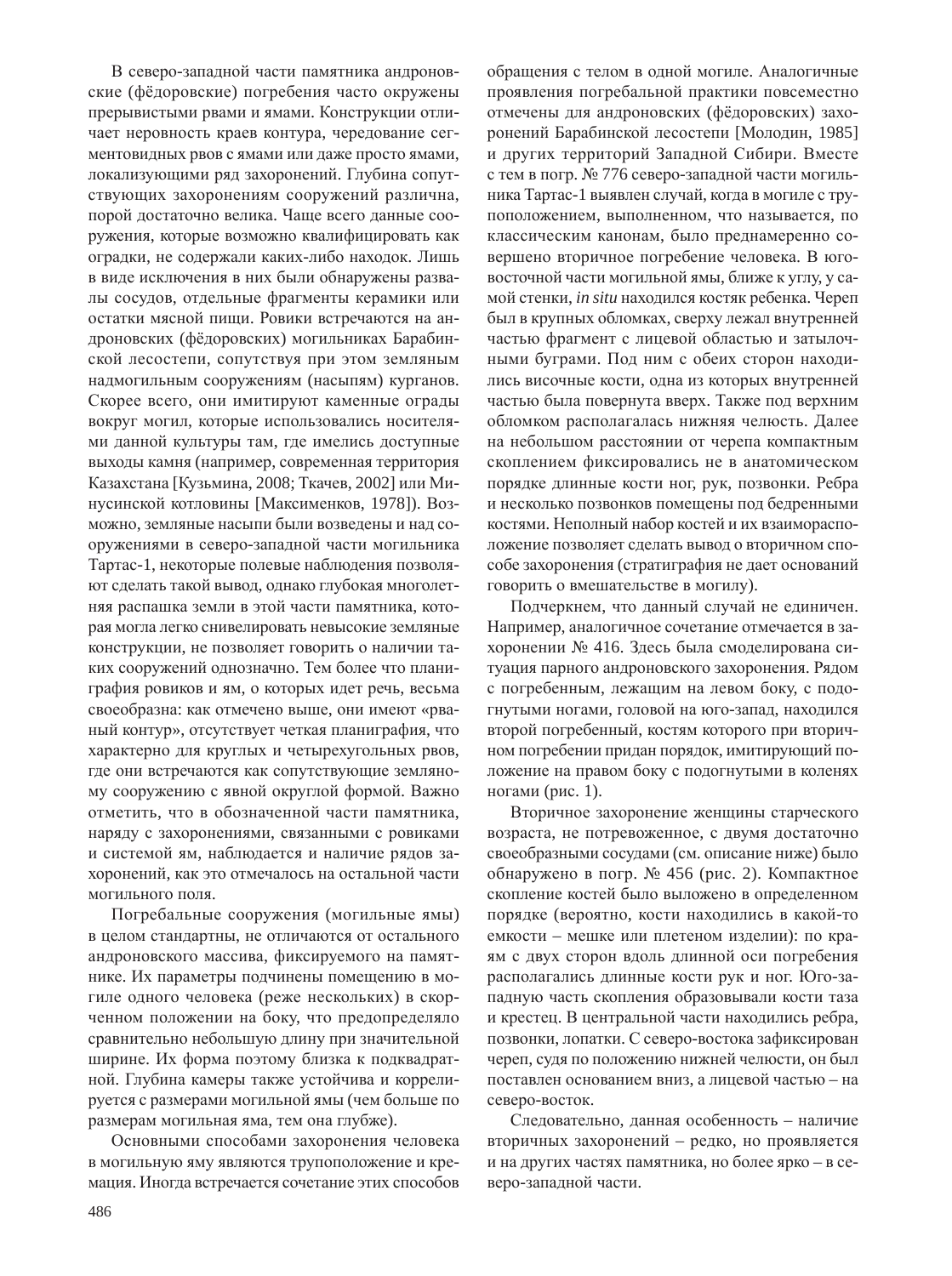

*Рис. 1.* Погр. № 416 памятника Тартас-1.

 $1$  – план; 2 – разрез; 3 – керамический сосуд № 1; 4 – керамический сосуд № 2.

1 – бронзовый браслет № 1; 2 – бронзовый браслет № 2; 3 – бронзовое шило; 4 – скопление костей рыбы; 5 – керамический сосуд № 1; 6 – керамический сосуд № 2; 7 – височное кольцо (бронза); 8 – скорлупа яйца.

I - золистая однородная рассыпчатая супесь (засыпка); II - бурая золистая супесь; III - плотная однородная темно-серая супесь; IV - рыхлая мешаная серо-желтая супесь; V – плотная желто-серая супесь; VI – область залегания костей человека; VII – желтый суглинок (материк).

Исключительный случай был зафиксирован в захоронении № 767 (рис. 3). В могиле выявлено захоронение двух взрослых людей, покоящихся в классической андроновской (фёдоровской) позе. Кости третьего человека – подростка примерно 10 лет располагались в анатомическом порядке. Умершего захоронили, судя по его положению, на левом боку, с согнутыми в коленях ногами, с согнутыми в локтях руками, кисти размещены на уровне подбородка. Но абсолютной новацией для памятника является помещение этого человека поперек могильной ямы, прижатым к западной стенке, в ногах двух «основных» взрослых умерших, перпендикулярно последним. Подобного расположения погребенных не приходилось наблюдать в захоронениях андроновской (фёдоровской) культуры западносибирского региона.

Также редко, но все-таки встречается нетипичная ориентация могильных ям и помещение захоронения во рву, ограждающем основную могилу сооружения.

Не менее важные особенности появились и в погребальном инвентаре рассматриваемой части могильника. Следует сказать, что в целом такой инвентарь характерен для погребальной практики андроновцев (фёдоровцев). Это, прежде всего, керамика баночной и горшковидной формы. Посуда баночной формы имеет орнамент в виде рядов горизонтальной «елочки» и других типичных комбинаций, характерных для данного культурного образования. Горшковидные изделия украшены богатыми меандровыми узорами, рядами треугольников и треугольных фестонов, свастикой на дне, по существу, являющейся «лицом» андроновского (фёдоровского) комплекса.

Кроме того, среди сопроводительного инвентаря отмечены бронзовые височные кольца, серьги, бусины, шилья, иглы. В качестве дополнительных украшений бронзовых колец использовалась золотая фольга. Картину дополняют астрагалы и «бабки» (путовые кости) лошади, костяные пуговицы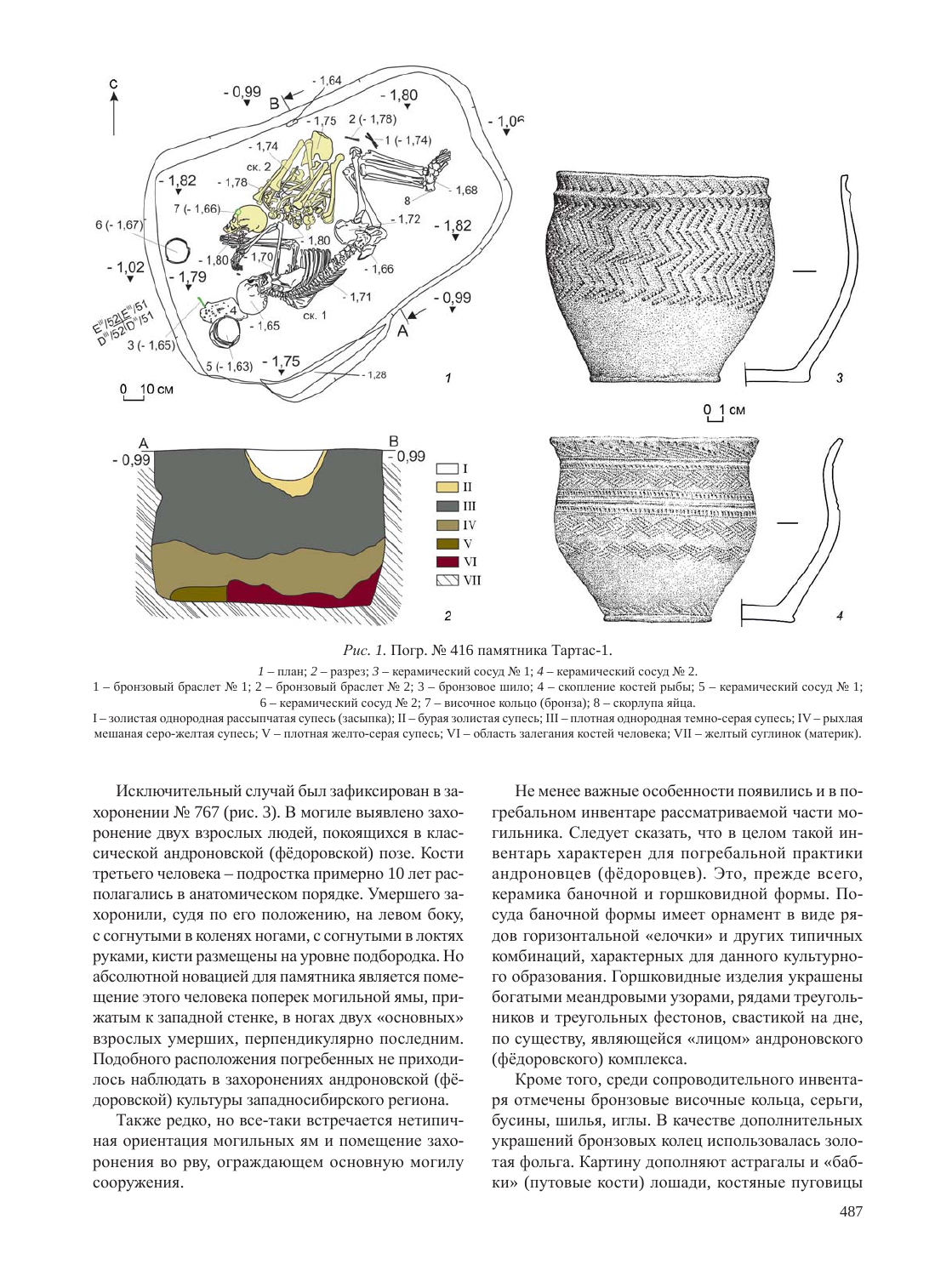



 $1$  – план; 2 – разрез; 3 – керамический сосуд № 1; 4 – керамический сосуд № 2.

 $1$  – керамический сосуд № 1; 2 – керамический сосуд № 2.

I – рыхлая мешаная темно-серая с белыми и желтыми включениями супесь (нарушена норами); II – плотная мешаная желто-серая супесь с материковыми включениями; III – норы; IV – область залегания костей человека; V – розово-бежевый золистый слой с включениями прокаленного оранжевого суглинка; VI – мешаная темная, бурая, с золистыми включениями супесь; VII – желтый суглинок (материк).

и бляхи, ожерелья из зубов животных (соболь, волк и лось). Все эти предметы встречены как в захоронениях андроновской (фёдоровской) культуры памятника Тартас-1 и других андроновских объектов Барабинской лесостепи [Молодин, 1985], так и в погребениях памятников сопредельных территорий [Зах, 1997; Кирюшин, Папин, Федорук, 2015; Максименков, 1978].

Однако, наряду с типичным инвентарем, в северо-западной части памятника были выявлены и оригинальные сюжеты, на которых следует остановиться особо.

Прежде всего, необходимо сказать о новациях, связанных с орнаментацией керамического материала. В целом вся серия сосудов, насчитывающая в этой зоне памятника ок. 100 ед., включает шесть баночных и одну горшковидную емкости,

имеющие характерную особенность в орнаментике. Речь идет о существенном дополнении декора чередующимися рядами круглых ямок, нанесенных по тулову сосуда, по всей его поверхности. Причем эти ряды были сделаны по уже готовой орнаментальной схеме, ничем не отличающейся от классической андроновской (фёдоровской) (рис. 4). Показательный пример отмечен на сосуде из захоронения № 778, где на типичной для андроновской (фёдоровской) культуры емкости, на дне сосуда подобными ямочными вдавлениями был схематично изображен крест (рис. 5, 1). При этом второй сосуд из захоронения, выполненный как бы по канонам нарядных классических емкостей, был, по сути, явной имитацией последних, т.к. орнаментальная схема, по-видимому, была неосознанно нарушена (рис. 5, 2).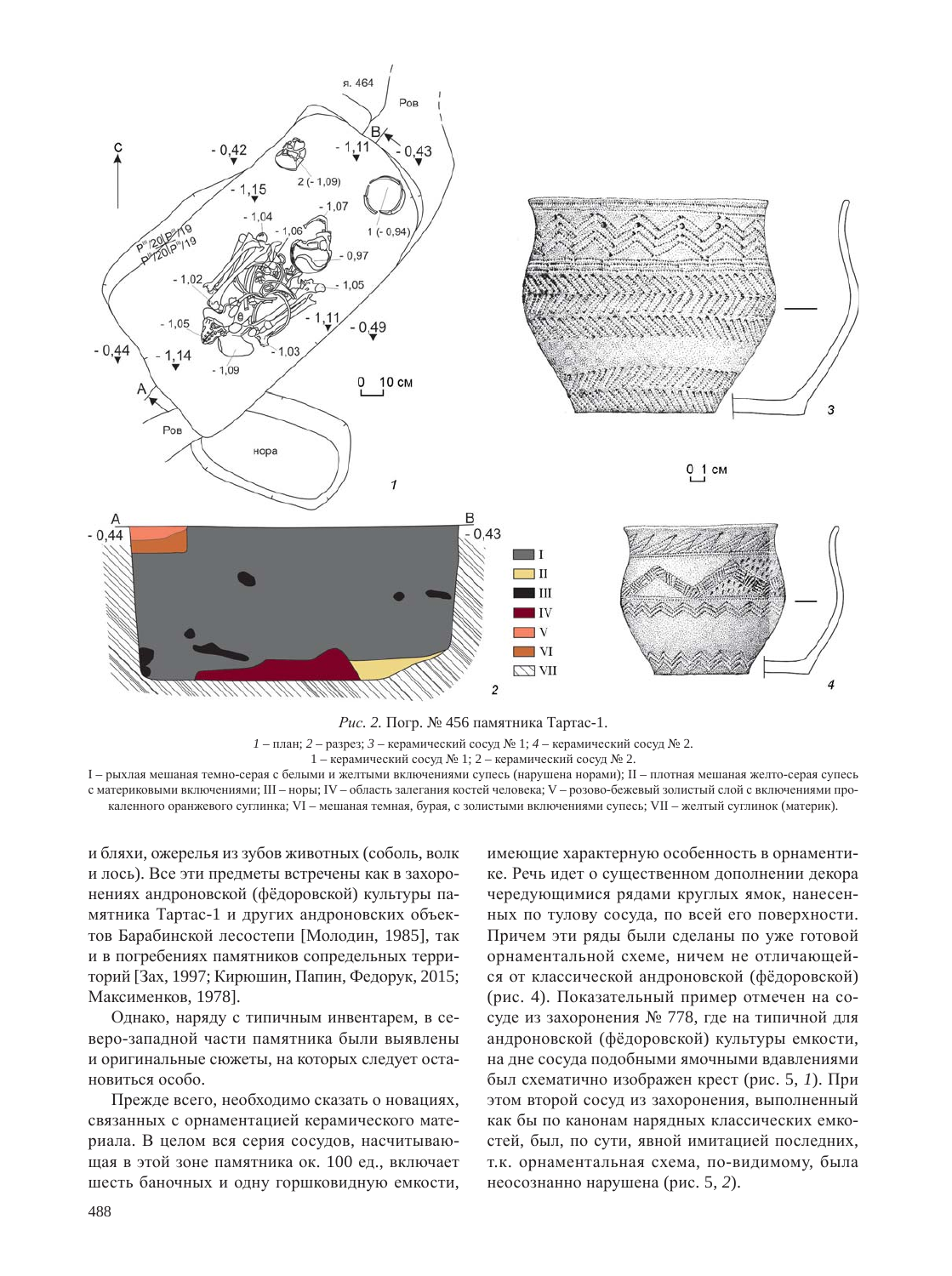

Рис. 3. Погр. № 767 памятника Тартас-1.

 $1$  – план; 2 – разрез; 3 – керамический сосуд № 1;  $4$  – керамический сосуд № 2.

1 – керамический сосуд № 1; 2 – керамический сосуд № 2; 3 – изделие из бронзы (игла).

I – серо-желтая с мелкими включениями белесого супесь; II – мешаная темно-серая супесь; III – мешаная белесая супесь; IV – мешаная желтая супесь; V – мешаная желто-серая супесь; VI – кости человека; VII – серая с включениями желтого супесь; VIII – мешаная серая супесь; IX – желтый суглинок (материк).



Рис. 4. Сосуды из погребений памятника Тартас-1.

*1* – погр. № 656 (сосуд № 1); *2* – погр. № 678 (сосуд № 1); *3* – погр. № 714; *4* – погр. № 727; *5* – погр. № 750 (сосуд № 2), погребальнопоминальный комплекс 39; 6 – погр. № 766 (сосуд № 2).

Достаточно редкий случай был отмечен на сосудах из погр. № 456. Данная могила перерезала ровик, оконтуривающий мог.  $N_2$  454, 455, – самый юго-восточный на памятнике из многочисленных рвов-оградок, распространенных на северо-западном участке памятника. Два горшковидных сосуда имели орнамент: первый – ряд ямок по шейке, второй – асимметричный узор по тулову, что крайне

редко встречается на андроновских (фёдоровских) емкостях (см. рис. 2, 3, 4).

Обозначенный орнаментальный сюжет не встречается в андроновских (фёдоровских) комплексах соседних территорий распространения культуры [Гутков, Папин, Федорук, 2014; Зах, Илюшина, 2010; Кирюшин, Папин, Федорук, 2015; Илюшина, 2016, 2019; Максименков, 1978; Хлобыстина, 1985]. Кера-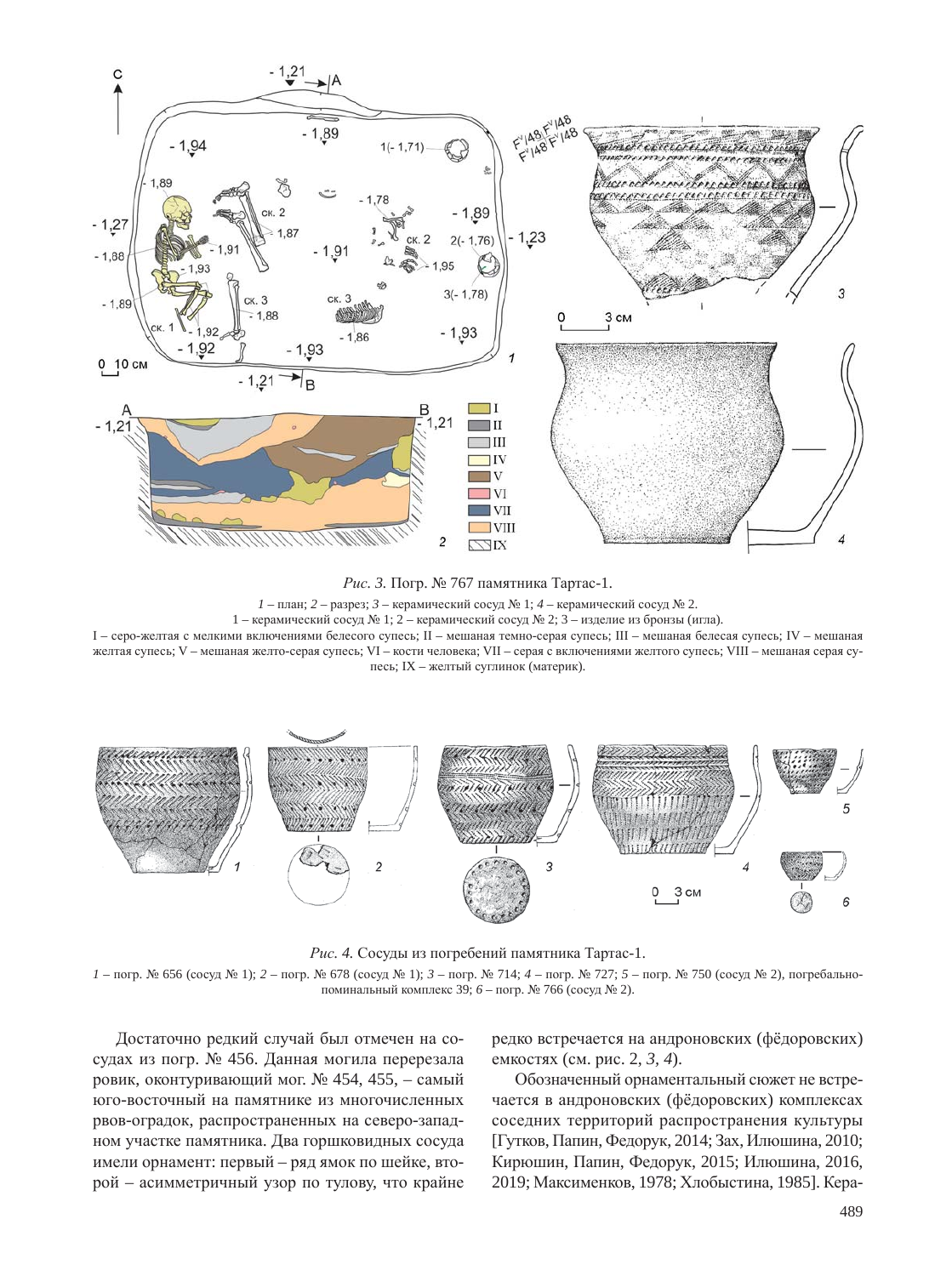

Рис. 5. Сосуды из погр. № 778.

мика, имеющая подобную орнаментальную схему (баночные сосуды, декорированные рядами гладкого или гребенчатого штампа и перемежающимися рядами округлых ямочных вдавлений), была характерна для посуды одиновской культуры, предшествовавшей на данной территории андроновской (фёдоровской) [Молодин, 1981]. В настоящее время судьбы носителей одиновской культуры неизвестны. Вероятно, что они были частично ассимилированы кротовцами в конце III тыс. до н.э., а частично вытеснены в южнотаежную зону, где, видимо, приняли участие в формировании барабинского варианта сузгунской культуры. По времени раннесузгунские племена могли сосуществовать с позднеандроновскими (фёдоровскими). Проявление барабинского варианта сузгунского феномена отмечено всего примерно в 100 км к северу от некрополя Тартас-1 [Молодин, Чемякина, 1984].

Это же северное направление связей населения, оставившего северо-западную часть могильника Тартас-1, демонстрируют и такие находки, как костяные наконечники стрел в количестве 9 экз., обнаруженные в захоронении № 749 андроновской (фёдоровской) культуры с кремацией и тремя типичными для культуры сосудами. Помещение наконечников стрел в качестве сопроводительного инвентаря не было для носителей культуры характерным явлением.

Особенно замечательна находка объемной бронзовой скульптурки птицы (по-видимому, вороны), имеющей на спине выемку для помещения специального приклада. Изделие не имеет аналогов, однако несет на себе, несомненно, северный, таежный колорит, так ярко проявившийся впоследствии в кулайском искусстве бронзового литья.

#### **ǰȩȐȜȒȩ**

Северо-западная часть могильника Тартас-1 андроновской (фёдоровской) культуры отличается значительным количеством своеобразных земляных сооружений, связанных с погребальными комплексами. Их своеобразие проявляется в форме, размерах, глубине конструкций, отсутствии четкой планиграфии, почти полном отсутствии находок, в оригинальном проявлении погребального обряда и инвентаря.

Отмеченные выше особенности позволяют оценить северо-западную часть некрополя Тартас-1 как особый могильник андроновской (фёдоровской) культуры, в формировании которого значительную роль сыграли выходцы с западных, северо-западных от Барабы районов.

В настоящее время исследования северо-западной части памятника Тартас-1 еще не закончены и, судя по имеющейся магнитограмме, периферийная часть памятника еще содержит андроновские (фёдоровские) погребальные комплексы, оконтуренные характерными ровиками. Новые материалы не только дополняют наши представления об эпохе развитой бронзы в целом, но и могут дать новые свидетельства о вероятных новациях, фиксируемых в погребальной практике андроновского (фёдоровского) населения. Монографическое же исследование памятника позволит в целом оценить многие стороны жизнедеятельности андроновского (фёдоровского) населения в разные периоды функционирования объекта в изучаемом регионе Западной Сибири.

# **Благодарности**

Работа выполнена по проекту НИР № 0329-2019-0003 «Историко-культурные процессы в Сибири и на сопредельных территориях».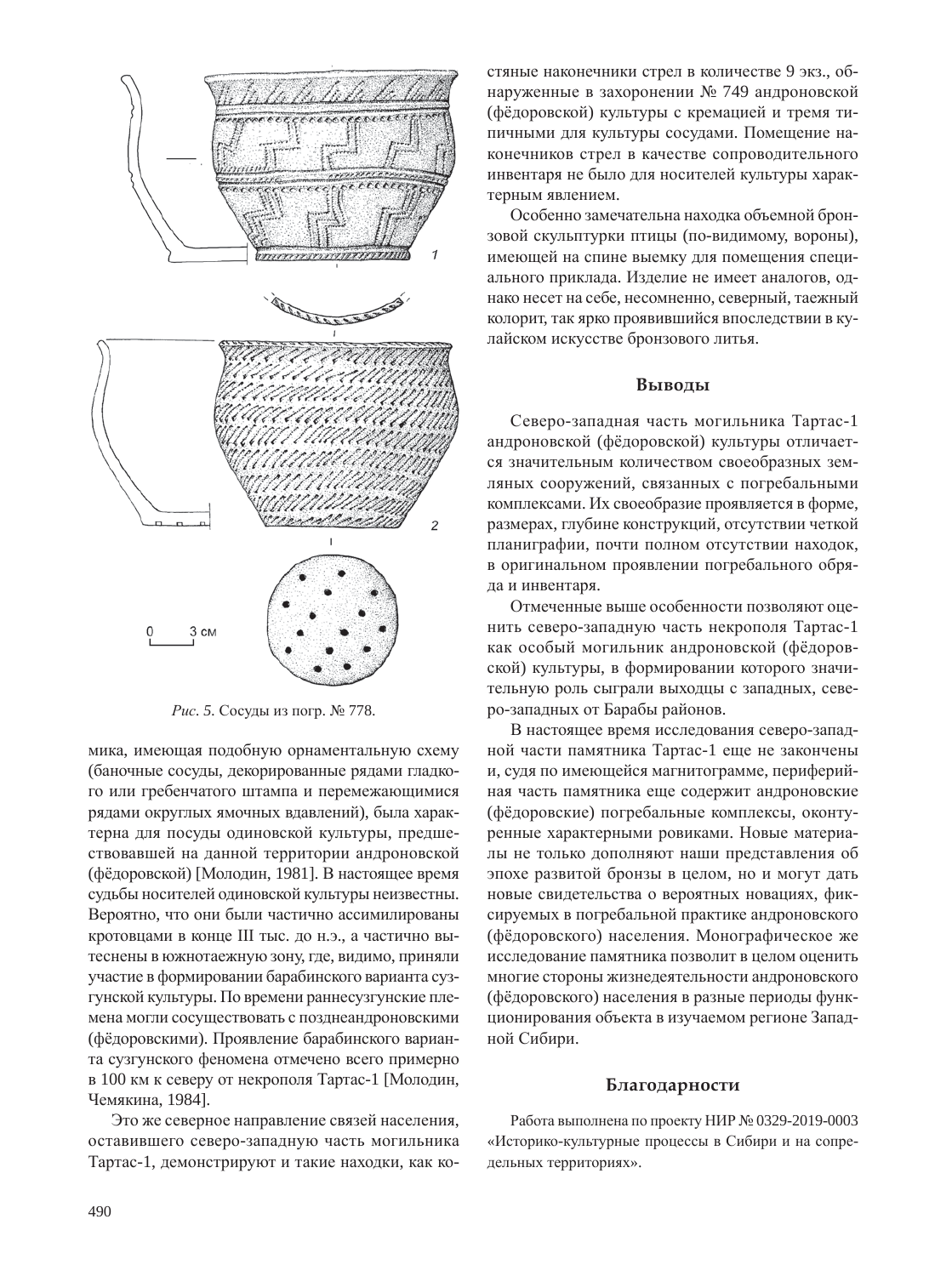### Список литературы

 $\Gamma$ VTК0В А.И., Папин Д.В., Федорук О.А. Культурные особенности андроновской керамики из могильника Рублево VIII // Арии степей Евразии: эпоха бронзы и раннего железа в степях Евразии и на сопредельных территориях. – Барнаул: Изд-во Алт. гос. ун-та, 2014. – С. 311–220.

Зах В.А. Эпоха бронзы Присалаирья: по материалам Изылинского археологического микрорайона. – Новосибирск: Наука, 1997. – 129 с.

Зах В.А., Илюшина В.В. Посуда фёдоровской культуры Нижнего Притоболья (по материалам поселения Черемуховый Куст) // Вестн. археологии, антропологии и этнографии. – 2010. – № 2 (13). – С. 41–50.

**Илюшина В.В.** Технология изготовления керамики у населения фёдоровской культуры поселения Щетково-2 в Нижнем Притоболье // Седьмые Берсовские чтения: мат-лы всерос. науч.-практ. конф. с междунар. участием. – Екатеринбург: Квалрат, 2016. – С. 166–171.

Илюшина В.В. Технология изготовления керамики у населения алакульской и фёдоровской культур поселения Бочанцево-1 // Вестн. археологии, антропологии и этнографии. – 2019. – № 2 (45). – С. 36–48.

 $\mathbf{K}\mathbf{u}$ рюшин Ю.Ф., Папин Д.В., Федорук О.А. Андроновская культура на Алтае (по материалам погребальных комплексов): учеб. пособ. – Барнаул: Изд-во Алт. гос. ун-та, 2015. – 108 с.

Кузьмина Е.Е. Классификация и периодизация памятников андроновской культурной общности. – Актобе: Принт А, 2008. – 358 с.

Максименков Г.А. Андроновская культура на Енисее. – Л.: Наука, 1978. – 190 с.

Молодин В.И. Памятники одиновского типа в Барабинской лесостепи // Проблемы западносибирской археологии: эпоха камня и бронзы. – Новосибирск: Наука,  $1981. - C. 63 - 75.$ 

Молодин В.И. Бараба в эпоху бронзы. – Новосибирск: Наука, 1985. – 200 с.

Молодин В.И. Миграции носителей андроновской культурно-исторической общности в Барабинскую лесостепь // Древнее искусство в зеркале археологии: к 70-летию Д.Г. Савинова. – Кемерово: Кузбассвузиздат, 2011. – С. 58–69. – (Труды САИПИ; вып. VII).

**Молодин В.И., Дураков И.А., Кобелева Л.С. Плани**графия погребальных комплексов андроновской (фёдоровской) культуры на могильнике Тартас-1: к постановке проблемы // Проблемы археологии, этнографии, антропологии Сибири и сопредельных территорий. – Новосибирск: Издво ИАЭТ СО РАН, 2018. – Т. XXIV. – С. 290–292.

**Молодин В.И., Чемякина М.А.** Поселение Новочекино-3 – памятник эпохи поздней бронзы на севере Барабинской лесостепи // Археология и этнография Южной Сибири. – Барнаул: Изд-во Алт. гос. ун-та,  $1984. - C. 40 - 62.$ 

Ткачев В.В. Центральный Казахстан в эпоху бронзы. – Тюмень: Тюм. гос. нефтегаз. ун-т, 2002. – Ч. 1. – 288 с.; ч. 2. – 242 с.

Хлобыстина М.Д. Андроновские детские могильники как палеосоциологический источник // Археология Южной Сибири. – Кемерово: Изд-во Кем. гос. үн-та, 1985. – Вып. 18. – С. 18–28.

## **References**

**Gutkov A.I., Papin D.V., Fedoruk O.A.** Kul'turnye osobennosti andronovskoi keramiki iz mogil'nika Rublevo-VIII. In *Arii stepei Evrazii: epokha bronzy i rannego zheleza v stepyakh Evrazii i na sopredel'nykh territoriyakh.*  Barnaul: Altai State Univ. Press, 2014, pp. 311–220. (In Russ.).

**Ilyushina V.V.** Tekhnologiya izgotovleniya keramiki u naseleniya fedorovskoi kul'tury poseleniya Shchetkovo-2 v Nizhnem Pritobol'e. In *Sed'mye Bersovskie chteniya: Materialy vserossiyskoi nauchno-prakticheskoi konferentsii s mezhdunarodnym uchastiem.* Yekaterinburg: Kvadrat, 2016, pp. 166–171. (In Russ.). URL: https://www.elibrary. ru/download/elibrary\_30088884\_55275704.pdf (Accessed: 15.10.2020).

**Ilyushina V.V.** Pottery-making technology used by Alakul and Fedorovo groups of the Bochantsevo-1 settlement. *Vestnik arkheologii, antropologii i etnografii,* 2019, No. 2 (45), pp. 36–48. (In Russ.). URL: https://www. elibrary.ru/download/elibrary\_38486859\_35027902.pdf (Accessed: 15.10.2020).

**Khlobystina M.D.** Andronovskie detskie mogil'niki kak paleosotsiologicheskii istochnik. In *Arkheologiya Yuzhnoi Sibiri.* Kemerovo: State Univ. Press, 1985, iss. 18, pp. 18– 28. (In Russ.).

**Kiryushin Yu.F., Papin D.V., Fedoruk O.A.**  Andronovskaya kul'tura na Altae (po materialam pogrebal'nykh kompleksov): Uchebnoe posobie. Barnaul: Altai State Univ. Press, 2015, 108 p. (In Russ.). URL: http://elibrary.asu.ru/xmlui/bitstream/handle/asu/2186/ read.7book?sequence=3 (Accessed: 15.10.2020).

**Kuz'mina E.E.** Klassifikatsiya i periodizatsiya pamyatnikov andronovskoi kul'turnoi obshchnosti. Aktobe: Print A, 2008, 358 p. (In Russ.).

**Maksimenkov G.A.** Andronovskaya kul'tura na Enisee. Leningrad: Nauka, 1978, 190 p. (In Russ.).

**Molodin V.I.** Pamyatniki odinovskogo tipa v Barabinskoi lesostepi. In *Problemy zapadnosibirskoi arkheologii: Epokha kamnya i bronzy.* Novosibirsk: Nauka, 1981, pp. 63–75. (In Russ.). URL: https://arheologija.ru/molodin-pamyatnikiodinovskogo-tipa-v-barabinskoy-lesostepi/ (Accessed: 15.10.2020).

**Molodin V.I.** Baraba v epokhu bronzy. Novosibirsk: Nauka, 1985, 200 p. (In Russ.). URL: https://arheologija. ru/v-i-molodin-baraba-v-epohu-bronzyi/ (Accessed: 15.10.2020).